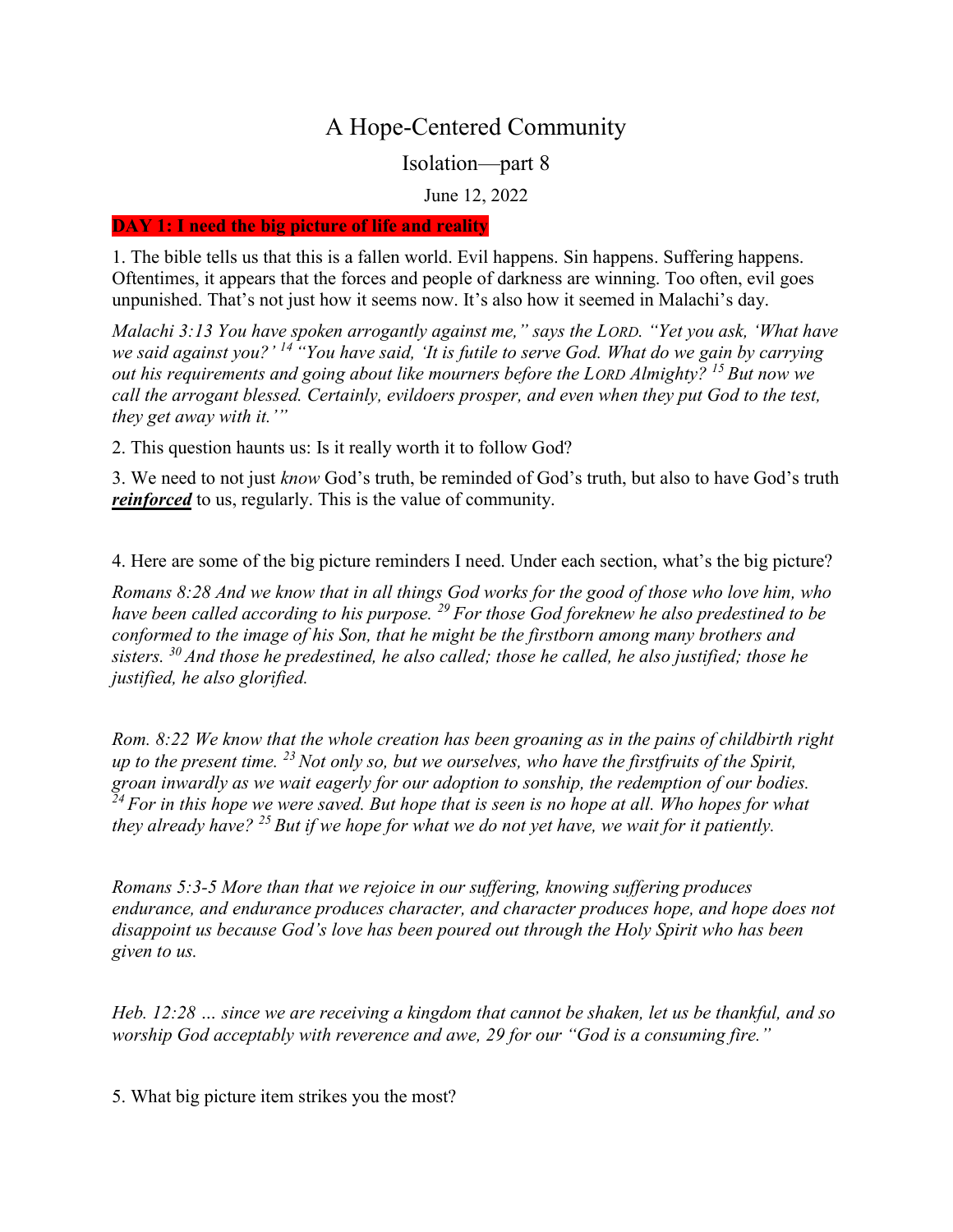## DAY 2: What is spiritual maturity? How long does it take?

1. When I was a younger Christian, I assumed several naïve beliefs about spiritual growth. (1) I assumed that the greatest impediment to my spiritual growth was a lack of biblical knowledge. (2) I assumed that all I needed was bible knowledge, property applied. (3) I assumed that once I knew a biblical truth, properly applied, that I was "past" whatever sin was in front of me. (4) I assumed way too much progress could be made in way too short a period of time. (5) I assumed that I "should" be past certain sins.

2. This begs the question. Just what is spiritual maturity?

3. Let's start with what spiritual maturity doesn't mean. It does NOT mean: (1) I won't face the same old temptations I've always faced. (2) I'll feel close to God as much as I'd like. (3) Feeling the spiritual high I felt at college camp up in the mountains. (4) I will necessarily be aware of significant progress as a Christian. (5) biblical knowledge, no matter how much, is not the truest a metric for spiritual maturity.

### 4. What is spiritual maturity?

(a) Someone who is learning to love people when loving people is tough. To love people who are bulls in china shops, who are rough around the edges, who have few filters on their mouths, who rarely take an interest in you, your opinions or ideas. To learn to forgive anything from the toughest of betrayals to unintended slights or insensitivities. Matt. 5:43-48

(b) Someone who is grateful for evidence of spiritual formation while at the same time, broken over the still strong power of their own human nature, and ever-present capacity to spiritually fail. Rom. 7:25-8:2; 1 Tim. 1:15

(c) Instead of despair over a greater awareness of my fallen nature, spiritual maturity generates a sense of wonder! How is it that God still wants me? Loves me? Hasn't given up on me? Is still working in my life? The person who is growing in spiritual maturity senses a deepening gratitude and a deepening brokenness with an atmosphere of hope. Rom. 6; Rom. 8:31-39

(d) Spiritual maturity is seen better in a *longing* for God than an *experience* of God. God is creating a hunger and thirst for Him. The natural benefit to hunger is hope. We realize that one day our hunger will be fully sated and our thirst fully quenched. It is hope that enables me to fight on. Isaiah 55:1-3; Psalm 27:1-6; 42:1-2; 63:1-5

(e) Spiritual maturity is seen in people who are open, realistic, and humble about themselves, without living in the mudhole of discouragement—for very long. Romans. 12:3

(f) People who keep on enduring in following Jesus on the narrow road, no matter how difficult.

Col. 1:9 We continually ask God to fill you with the knowledge of his will through all the wisdom and understanding that the Spirit gives,  $t^{10}$  so that you may live a life worthy of the Lord and please him in every way: bearing fruit in every good work, growing in the knowledge of God,  $11$  being strengthened with all power according to his glorious might so that you may have great endurance and patience…

5. What strikes you from this list of spiritual maturity? How does it change or reinforce your understanding of spiritual maturity? How do you see God working spiritual maturity in you?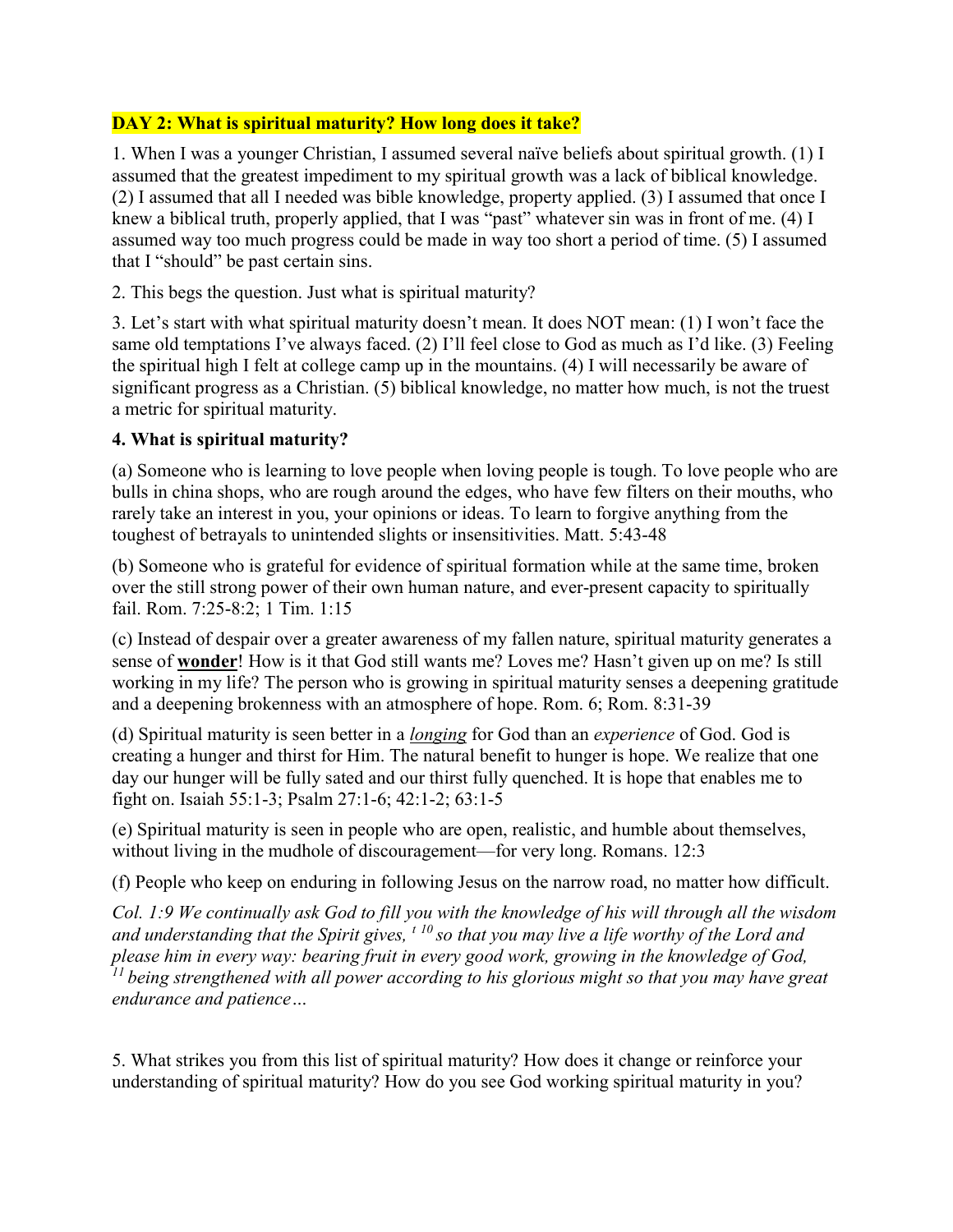## DAY 3: The final and eternal defeat of evil and Satan

1. When we read the book of Revelation we must remember that we are reading an allegory. An allegory is the use of symbolic figures, language, word pictures, images, and actions of truths about God, life, human beings, the future, etc.

2. The details of an allegory are not the central point. The message or impact of an allegory is what's important. An allegory dramatically tells a story of truth in a vivid and pictorial form.

3. This section describes what theologians refer to as "end times."

Revelation 20:7 When the thousand years are over, Satan will be released from his prison  $\delta$  and will go out to deceive the nations in the four corners of the earth—Gog and Magog—and to gather them for battle. In number they are like the sand on the seashore.  $9$  They marched across the breadth of the earth and surrounded the camp of God's people, the city he loves. But fire came down from heaven and devoured them.  $^{10}$  And the devil, who deceived them, was thrown into the lake of burning sulfur, where the beast and the false prophet had been thrown. They will be tormented day and night for ever and ever.

4. There are several big picture truths that should bolster us

a. The allegory portrayed in this section of scripture paints a picture of ultimate judgment.

b. No matter how powerful Satan and or the forces of evil in human beings may seem, the ultimate doom of evil in both Satan and evil people is spelled out in graphic form.

c. A rebellious world will finally come to an end.

Revelation 20:11 Then I saw a great white throne and him who was seated on it. The earth and the heavens fled from his presence, and there was no place for them. 12 And I saw the dead, great and small, standing before the throne, and books were opened. Another book was opened, which is the book of life. The dead were judged according to what they had done as recorded in the books. 13 The sea gave up the dead that were in it, and death and Hades gave up the dead that were in them, and each person was judged according to what they had done. 14 Then death and Hades were thrown into the lake of fire. The lake of fire is the second death. 15 Anyone whose name was not found written in the book of life was thrown into the lake of fire.

- 5. More big picture truths:
- a. A righteous reckoning will take place. People will get what they deserved.
- b. Justice will prevail. Evil will be ultimately and fully defeated
- c. God will be just.

6. These truths are given to us to bolster our faith, especially in the darkest of times, when it appears that the forces of darkness are winning.

7. As we say, "in the end, justice will prevail." This enables us to trust our redeemer God.

8. What strikes you from today's devotional?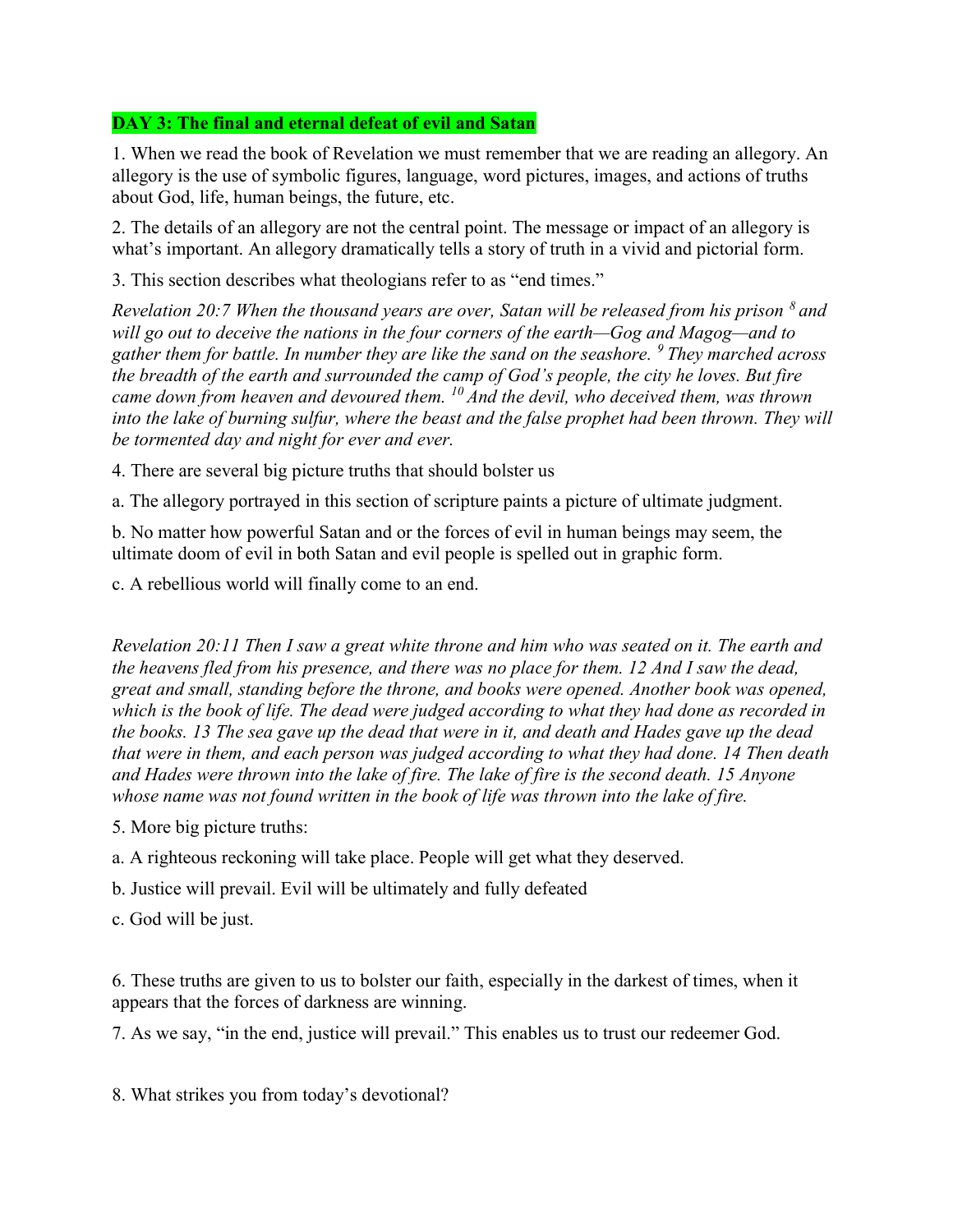#### Day 4: A new heaven and a new earth

1. Revelation continues, not just with the final judgment of all evil, but the remarkable future that His people will enjoy forever. Again, as we read these verses in Revelation, remember that John is writing in allegorical form. He is using figurative language, word pictures to tell vivid truths, not just for us to know, but for us to greatly anticipate!

Revelation 21:1 Then I saw "a new heaven and a new earth," for the first heaven and the first earth had passed away, and there was no longer any sea.  $\frac{2}{1}$  saw the Holy City, the new Jerusalem, coming down out of heaven from God, prepared as a bride beautifully dressed for her husband.  $3$  And I heard a loud voice from the throne saying, "Look! God's dwelling place is now among the people, and he will dwell with them. They will be his people, and God himself will be with them and be their God.  $4$  'He will wipe every tear from their eyes. There will be no more death' " or mourning or crying or pain, for the old order of things has passed away."

 $5$  He who was seated on the throne said, "**I am making everything new**!" Then he said, "Write this down, for these words are trustworthy and true."

 $6$  He said to me: "It is done. I am the Alpha and the Omega, the Beginning and the End. To the thirsty I will give water without cost from the spring of the water of life.  $\frac{7}{100}$  Those who are victorious will inherit all this, and I will be their God and they will be my children.

Revelation 21:9 One of the seven angels who had the seven bowls full of the seven last plagues came and said to me, "Come, I will show you the bride, the wife of the Lamb."  $^{10}$  And he carried me away in the Spirit to a mountain great and high, and showed me the Holy City, Jerusalem, coming down out of heaven from God.  $^{11}$  It shone with the glory of God, and its brilliance was like that of a very precious jewel, like a jasper, clear as crystal. <sup>12</sup> It had a great, high wall with twelve gates, and with twelve angels at the gates. On the gates were written the names of the twelve tribes of Israel.  $^{13}$  There were three gates on the east, three on the north, three on the south and three on the west.  $^{14}$  The wall of the city had twelve foundations, and on them were the names of the twelve apostles of the Lamb.

 $15$  The angel who talked with me had a measuring rod of gold to measure the city, its gates and its walls. <sup>16</sup> The city was laid out like a square, as long as it was wide. He measured the city with the rod and found it to be 12,000 stadia in length, and as wide and high as it is long. <sup>17</sup> The angel measured the wall using human measurement, and it was 144 cubits thick.  $^{18}$  The wall was made of jasper, and the city of pure gold, as pure as glass. <sup>19</sup> The foundations of the city walls were decorated with every kind of precious stone.…. The great street of the city was of gold, as pure as transparent glass.

 $^{22}$  I did not see a temple in the city, because the Lord God Almighty and the Lamb are its temple.  $^{23}$  The city does not need the sun or the moon to shine on it, for the glory of God gives it light, and the Lamb is its lamp.  $^{24}$  The nations will walk by its light, and the kings of the earth will bring their splendor into it.  $^{25}$  On no day will its gates ever be shut, for there will be no night there. <sup>26</sup> The glory and honor of the nations will be brought into it. <sup>27</sup> Nothing impure will ever enter it, nor will anyone who does what is shameful or deceitful, but only those whose names are written in the Lamb's book of life.

2. Life is sometimes terribly tragic, but the life to come, for God's people will be filled with wonder, glory, beauty, and life "as it is supposed to be."

3. What strikes you from today's devotional?